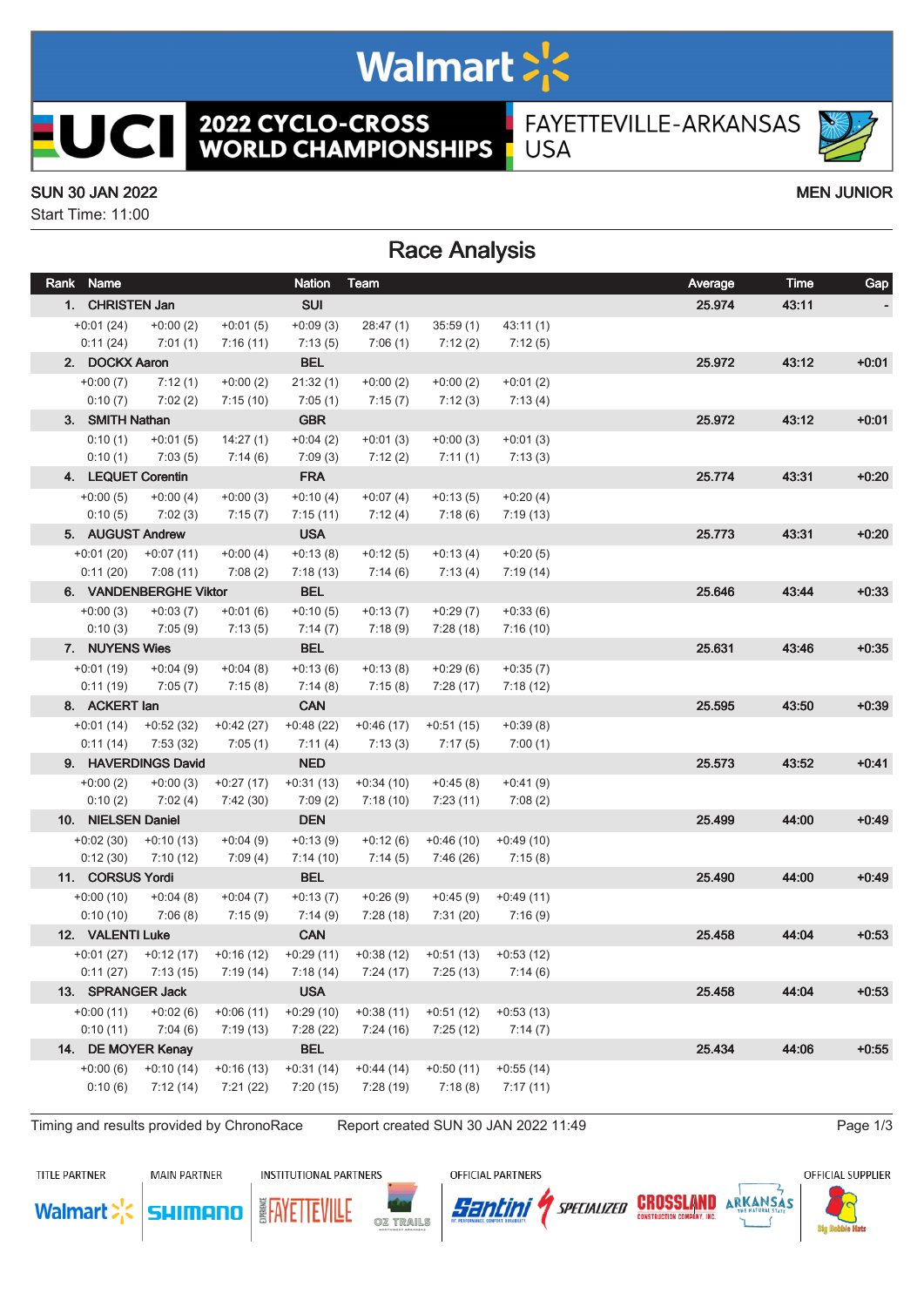# Walmart >'s

**2022 CYCLO-CROSS<br>WORLD CHAMPIONSHIPS** 

FAYETTEVILLE-ARKANSAS **USA** 

#### SUN 30 JAN 2022 MEN JUNIOR

**UCII** 

Start Time: 11:00

#### Race Analysis

| Rank Name               |                                     |                                  | <b>Nation</b>           | Team                                                  |                         |                         | Average | Time  | Gap     |
|-------------------------|-------------------------------------|----------------------------------|-------------------------|-------------------------------------------------------|-------------------------|-------------------------|---------|-------|---------|
| 15. PALETTI Luca        |                                     |                                  | <b>ITA</b>              |                                                       |                         |                         | 25.347  | 44:15 | $+1:04$ |
| $+0:00(9)$              | $+0:12(15)$                         | $+0:06(10)$                      | $+0:30(12)$             | $+0:44(15)$                                           | $+0:51(14)$             | $+1:04(15)$             |         |       |         |
| 0:10(9)                 | 7:14 (16)                           | 7:09(3)                          | 7:29(23)                | 7:29 (21)                                             | 7:19 (9)                | 7:25 (19)               |         |       |         |
| 16. SHELTON Marcis      |                                     |                                  | <b>USA</b>              |                                                       |                         |                         | 25.301  | 44:20 | $+1:09$ |
| $+0:01(18)$             | $+0:22(21)$                         | $+0:27(19)$                      | $+0:45(19)$             | $+0.50(19)$                                           | $+0:57(18)$             | $+1:09(16)$             |         |       |         |
| 0:11(18)                | 7:23(22)                            | 7:20(17)                         | 7:23(18)                | 7:20(12)                                              | 7:19 (10)               | 7:24 (16)               |         |       |         |
| 17. ENGLISH Daniel      |                                     |                                  | <b>USA</b>              |                                                       |                         |                         | 25.290  | 44:21 | $+1:10$ |
| $+0:01(21)$             | $+0:14(19)$                         | $+0.19(15)$                      | $+0:31(16)$             | $+0:44(16)$                                           | $+0.58(19)$             | $+1:10(17)$             |         |       |         |
| 0:11(21)                | 7:15(19)                            | 7:20(16)                         | 7:17(12)                | 7:28(20)                                              | 7:26 (16)               | 7:24 (17)               |         |       |         |
| 18. JEZEK Vaclav        |                                     |                                  | <b>CZE</b>              |                                                       |                         |                         | 25.287  | 44.22 | $+1:11$ |
|                         | $+0.00(8)$ $+0.13(18)$              | $+0:27(18)$                      | $+0.45(18)$             | $+0.49(18)$                                           | $+0:56(17)$             | $+1:11(18)$             |         |       |         |
| 0:10(8)                 | 7:15 (18)                           | 7:29 (26)                        | 7:23 (17)               | 7:19 (11)                                             | 7:19 (7)                | 7:27 (21)               |         |       |         |
| 19. LESUEUR Louka       |                                     |                                  | <b>FRA</b>              |                                                       |                         |                         | 25.243  | 44:26 | $+1:15$ |
|                         | $+0:00(4)$ $+0:17(20)$              | $+0:22(16)$                      | $+0:31(15)$             | $+0.38(13)$                                           | +0:51 (16)              | $+1:15(19)$             |         |       |         |
| 0:10(4)                 | 7:19 (20)                           | 7:20(18)                         | 7:14(6)                 | 7:22(14)                                              | 7:25 (14)               | 7:36 (27)               |         |       |         |
| 20. HOJKA Frantisek     |                                     |                                  | <b>CZE</b>              |                                                       |                         |                         | 25.074  | 44:44 | $+1:33$ |
|                         | $+0.01(22)$ $+0.22(22)$             | $+0.28(21)$                      | $+0.45(21)$             | $+0.53(20)$                                           | $+1:09(20)$             | $+1:33(20)$             |         |       |         |
|                         | $0:11(22)$ $7:23(21)$               | 7:21(20)                         | 7:22 (19)               | 7:23 (15)                                             | 7:28 (19)               | 7:36 (26)               |         |       |         |
|                         | 21. PEDERSEN Gustav                 |                                  | <b>DEN</b>              |                                                       |                         |                         | 24.932  | 45:00 | $+1.49$ |
|                         | $+0:01(17)$ $+0:28(27)$             | $+0:38(25)$                      | $+0.58(26)$             | $+1:04(21)$                                           | $+1:26(21)$             | $+1:49(21)$             |         |       |         |
| 0:11(17)                | 7:29 (28)                           | 7:25(24)                         | 7:25(21)                | 7:21 (13)                                             | 7:34 (21)               | 7:35 (25)               |         |       |         |
| 22. KUSCHLA Silas       |                                     |                                  | <b>GER</b>              |                                                       |                         |                         | 24.857  | 45:08 | $+1:57$ |
|                         | $+0.01(26)$ $+0.23(24)$             | $+0:28(23)$                      | $+0:45(20)$             | $+1:04(22)$                                           | $+1:30(22)$             | $+1:57(22)$             |         |       |         |
| 0:11(26)                | 7:24 (24)                           | 7:20 (19)                        | 7:22 (16)               | 7:34 (23)                                             | 7:38 (23)               | 7:39 (28)               |         |       |         |
| 23. GREIJUS Paul        |                                     |                                  | <b>SWE</b>              |                                                       |                         |                         | 24.780  | 45:16 | $+2:05$ |
| +0:01 (28)              | $+0.23(25)$                         | $+0.28(24)$                      | $+0.57(25)$             | $+1:19(25)$                                           | $+1:46(25)$             | $+2:05(23)$             |         |       |         |
| 0:11(28)                | 7:24 (23)                           | 7:20 (21)                        | 7:34 (28)               | 7:37 (25)                                             | 7:39 (25)               | 7:31 (22)               |         |       |         |
| 24. O'REILLY Frank      |                                     |                                  | <b>USA</b>              |                                                       |                         |                         | 24.778  | 45:16 | $+2:05$ |
| $+0:01(12)$             | $+0.04(10)$                         | $+0:18(14)$                      | $+0:45(17)$             | $+1:09(23)$                                           | $+1:45(24)$             | $+2:05(24)$             |         |       |         |
| 0:11(12)                | 7:05(10)                            | 7:29 (25)                        | 7:32(26)                | 7:39(27)                                              | 7:48 (27)               | 7:32 (23)               |         |       |         |
| 25. WHITE Magnus        |                                     |                                  | <b>USA</b>              |                                                       |                         |                         | 24.777  | 45:17 | $+2:06$ |
|                         | $+0.01(16)$ $+0.10(12)$             | $+0:27(20)$                      | $+0.57(24)$             | $+1:18(24)$                                           | $+1:45(23)$             | $+2:06(25)$             |         |       |         |
| 0:11(16)                | 7:11(13)                            | 7:32 (28)                        | 7:35 (29)               | 7:36 (26)                                             | 7:39 (24)               | 7:33 (24)               |         |       |         |
|                         | 26. SCHWARZBACHER Matthias          |                                  | <b>SVK</b>              |                                                       |                         |                         | 24.655  | 45:30 | $+2:19$ |
|                         | $+0:01(15)$ $+0:12(16)$ $+0:28(22)$ |                                  | $+0.54(23)$             | +1:29 (26)<br>7:31 (25) 7:50 (30) 7:49 (28) 7:25 (18) | +2:06 (27)              | $+2:19(26)$             |         |       |         |
|                         |                                     | $0:11(15)$ $7:13(17)$ $7:31(27)$ |                         |                                                       |                         |                         |         |       |         |
|                         | 27. WOODFORD Alexander              |                                  | <b>CAN</b>              |                                                       |                         |                         | 24.652  | 45:30 | $+2:19$ |
| $+0:01(29)$<br>0:11(29) | $+0.42(31)$<br>7:43 (31)            | $+0:52(30)$<br>7:25(23)          | $+1:21(28)$<br>7:34(27) | $+1:41(28)$<br>7:35(24)                               | $+2:06(26)$<br>7:37(22) | $+2:19(27)$<br>7:25(20) |         |       |         |
| 28. O BRIEN Liam        |                                     |                                  | <b>IRL</b>              |                                                       |                         |                         | 24.354  | 46:04 | $+2:53$ |
| $+0.02(32)$             | $+0.39(29)$                         | $+0:42(26)$                      | $+1:01(27)$             | $+1:33(27)$                                           | $+2:20(28)$             | $+2:53(28)$             |         |       |         |
| 0:12(32)                | 7:39 (29)                           | 7:18(12)                         | 7:24(20)                | 7:47(29)                                              | 7:59(31)                | 7:45(31)                |         |       |         |
|                         |                                     |                                  |                         |                                                       |                         |                         |         |       |         |

Timing and results provided by ChronoRace Report created SUN 30 JAN 2022 11:49

SHIMANO

OZ TRAILS

**TITLE PARTNER** 

**Walmart** 

**MAIN PARTNER** 

**INSTITUTIONAL PARTNERS** 

**EAYETTEVILLE** 

OFFICIAL PARTNERS